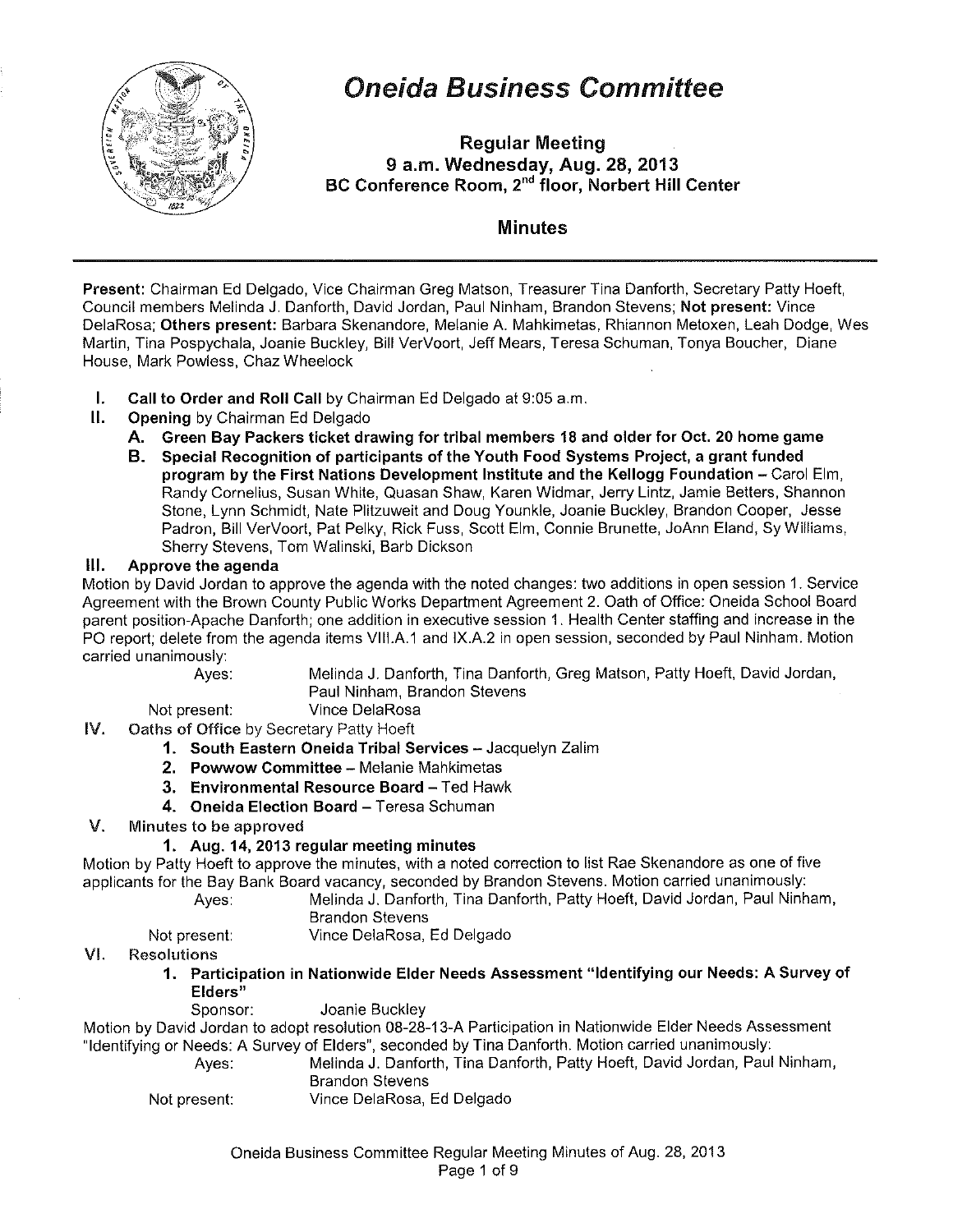#### **2. Authorization to Sign-off on Contract Health Services- Health Care Payments**

Sponsor: Debra Danforth

Motion by David Jordan to adopt resolution 08-28-13-B Authorization to Sign-off on Contract Health Services-Health Care Payments, seconded by Brandon Stevens. Motion carried with one abstention:

Ayes: Melinda J. Danforth, Greg Matson, Patty Hoeft, David Jordan, Paul Ninham, Brandon Stevens

| Abstained:   | Tina Danforth  |
|--------------|----------------|
| Not present: | Vince DelaRosa |

#### VII. Reports

#### **1. New York land claim monthly report-** Ed Delgado

Motion by Patty Hoeft to accept the New York land claim monthly report, seconded by David Jordan. Motion carried unanimously:

Ayes: Melinda J. Danforth, Tina Danforth, Greg Matson, Patty Hoeft, David Jordan, Paul Ninham, Brandon Stevens

Not present: Vince DelaRosa

VIII. Boards, Committees and Commissions

#### **A. Appointments**

#### **1. Request to post for one Personnel Commission vacancy- DELETED FROM AGENDA**

#### **2. Request to post for one Oneida Seven Generations Board vacancy**

Motion by David Jordan to approve posting one Oneida Seven Generations Board vacancy, seconded by Melinda J. Danforth. Motion carried with one abstention:

Ayes: Melinda J. Danforth, Greg Matson, Patty Hoeft, David Jordan, Paul Ninham, Brandon Stevens

Abstained: Tina Danforth<br>Not present: Vince DelaRo Vince DelaRosa

#### **B. Quarterly reports**

**1. Oneida Arts Board** - Kelly Skenandore-Holtz, Chairwoman

**Excerpt from Aug. 14, 2013:** Motion by Patty Hoeft to defer the Oneida Arts Board quarterly report to the next Business Committee meeting, seconded by David Jordan. Motion carried unanimously.

Motion by David Jordan to accept the Oneida Arts Board quarterly report, seconded by Greg Matson. Motion carried unanimously:

Ayes: Melinda **J.** Danforth, Tina Danforth, Greg Matson, Patty Hoeft, David Jordan, Paul Ninham, Brandon Stevens

Not present: Vince DelaRosa

#### **2. Oneida Land Claims Commission-** Amelia Cornelius, Chairwoman

**Excerpt from Aug. 14, 2013:** Motion by Tina Danforth to defer the Oneida Land Claims Commission quarterly report to the next Business Committee meeting and that the Secretary follow up with a reminder, seconded by David Jordan. Motion carried unanimously.

Motion by Tina Danforth to accept the Oneida Land Claims Commission verbal report, seconded by Paul Ninham. Motion carried unanimously:<br>Ayes:

Melinda J. Danforth, Tina Danforth, Greg Matson, Patty Hoeft, David Jordan, Paul Ninham, Brandon Stevens

Not present: Vince DelaRosa

**3. Oneida Land Commission - Amelia Cornelius, Chairwoman** 

**Excerpt from Aug. 14, 2013:** Motion by Tina Danforth to defer the Oneida Land Commission quarterly report to the next Business Committee meeting and that the Secretary follow-up with a reminder, seconded by David Jordan. Motion carried unanimously.

Motion by David Jordan to accept the Oneida Land Commission quarterly report, seconded by Tina Danforth. Motion carried unanimously:

Ayes: Melinda J. Danforth, Tina Danforth, Greg Matson, Patty Hoeft, David Jordan, Paul Ninham, Brandon Stevens

Not present: Vince DelaRosa

4. Oneida Airport Hotel Corporation Board - Janice Skenandore-Hirth, Chairwoman **REQUESTED** 

Motion by Tina Danforth to defer the Oneida Airport Hotel Corporation Board quarterly report to the next Business Committee meeting, seconded by Brandon Stevens. Motion carried unanimously: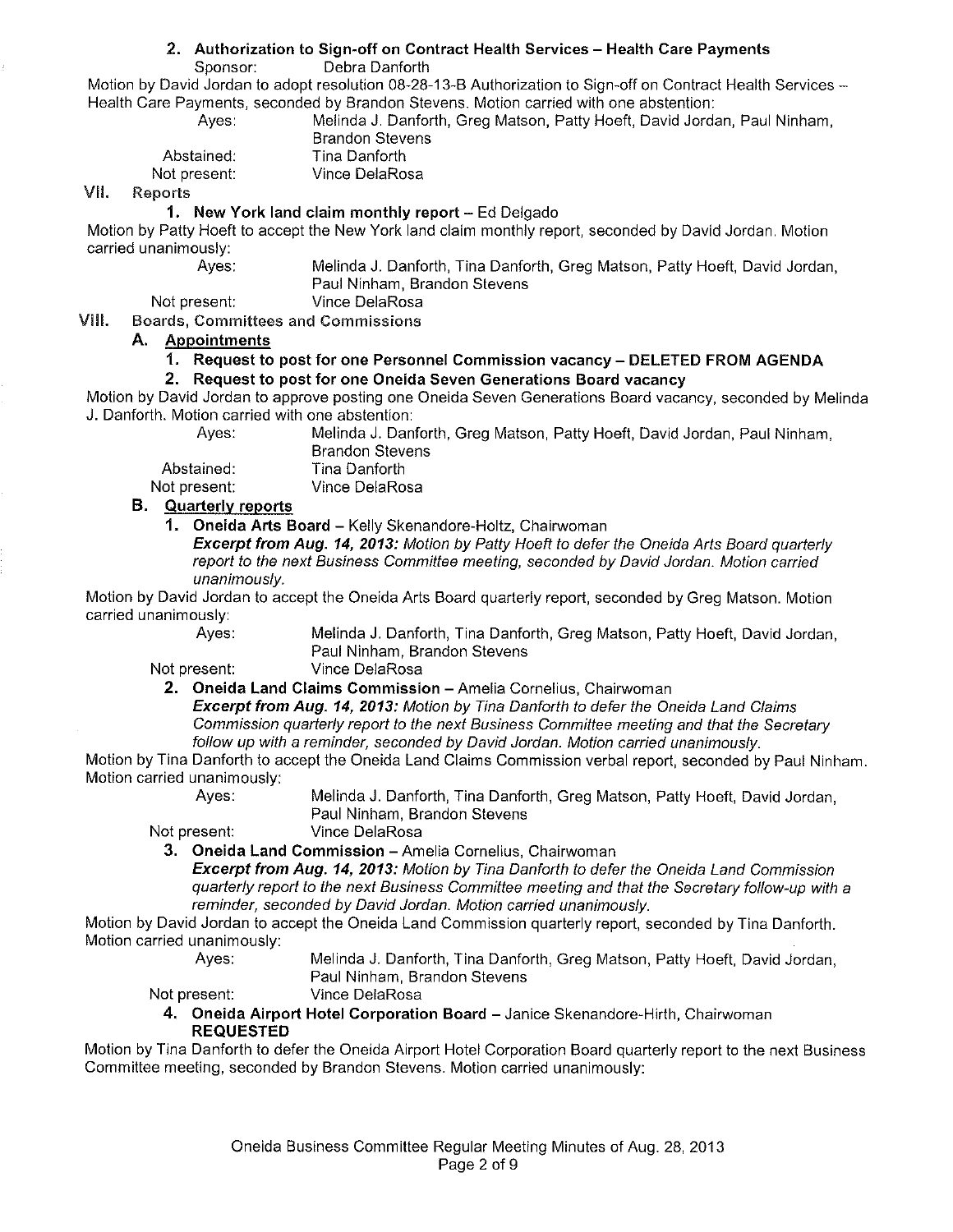Ayes: Melinda J. Danforth, Tina Danforth, Greg Matson, Patty Hoeft, David Jordan, Paul Ninham, Brandon Stevens

Not present: Vince DelaRosa

**5. Oneida Total Integrated Enterprises-** Butch Rentmeester, Chairman

Motion by Tina Danforth to accept the Oneida Total Integrated Enterprises quarterly report, to have a detailed budget by location or 15 locations, to submit the annual report to the SBA, which is a federal requirement and that we also get the last three years of the OTIE budget, all to be provided to the Business Committee by noon Friday, Aug. 30, 2013, seconded by Melinda J. Danforth. Motion carried with two opposed:

Ayes: Melinda J. Danforth, Tina Danforth, Patty Hoeft, David Jordan<br>Opposed: Brandon Stevens. Paul Ninham

Opposed: Brandon Stevens, Paul Ninham<br>
Not present: Vince DelaRosa, Ed Delgado

Vince DelaRosa, Ed Delgado **6. Bay Bank Corporation - Lance Broberg, Chairman** 

Motion by David Jordan to accept the Bay Bank Corporation quarterly report, seconded by Tina Danforth. Motion carried unanimously:

Ayes: Melinda J. Danforth, Tina Danforth, Greg Matson, Patty Hoeft, David Jordan, Paul Ninham, Brandon Stevens

Not present: Vince DelaRosa, Greg Matson

**7. Oneida Golf Enterprises-** Janice Skenandore-Hirth, Agent

Motion by Patty Hoeft to defer the Oneida Golf Enterprises quarterly report to the next Business Committee meeting, seconded by Paul Ninham. Motion carried unanimously:

Ayes: Melinda J. Danforth, Tina Danforth, Greg Matson, Patty Hoeft, David Jordan, Paul Ninham, Brandon Stevens

Not present: Vince DelaRosa

**8. Oneida Seven Generations Corporation-** William Cornelius, Chairman

Motion by Tina Danforth to accept the Oneida Seven Generations Corporation quarterly report, seconded by Brandon Stevens. Motion carried unanimously:

Ayes: Melinda J. Danforth, Tina Danforth, Greg Matson, Patty Hoeft, David Jordan, Paul Ninham, Brandon Stevens

Not present: Vince DelaRosa

IX. Standing Committees

**A. Legislative Operating Committee-** Melinda J. Danforth, Chairwoman

#### **1. July 17, 2013 meeting minutes**

Motion by Patty Hoeft to accept July 17, 2013 meeting minutes, seconded by David Jordan. Motion carried unanimously:

Ayes: Melinda J. Danforth, Tina Danforth, Greg Matson, Patty Hoeft, David Jordan, Paul Ninham, Brandon Stevens

Not present: Vince DelaRosa

**2. Adopt resolution: Amendments to the Community Support Fund Policy DELETED FROM AGENDA** 

#### **3. Forward General Tribal Council Meetings Law resolution to GTC for consideration**

Motion by Patty Hoeft to defer the proposed General Tribal Council Meetings Law resolution to the next Business Committee meeting, seconded by Paul Ninham. Motion carried with two abstentions:

Ayes: Melinda J. Danforth, Tina Danforth, Greg Matson, Patty Hoeft, Paul Ninham<br>Abstained: David Jordan, Brandon Stevens David Jordan, Brandon Stevens

Not present: Vince DelaRosa

**4. Adopt resolution: Amendments to the Small Business Project 2000 Policy and Procedures**  Motion by Patty Hoeft to adopt resolution 08-28-13-C Amendments to the Small Business Project 2000 Policy and

Procedures, seconded by Brandon Stevens. Motion carried with two abstentions: Melinda J. Danforth, Greg Matson, Patty Hoeft, Paul Ninham, Brandon Stevens Abstained: Tina Danforth, David Jordan

Not present: Vince DelaRosa

#### **5. Forward referendum question: Audit Report Findings Expansion**

Motion by Patty Hoeft to accept the report, seconded by David Jordan. Motion carried with one abstention:

Ayes: Melinda J. Danforth, Greg Matson, Patty Hoeft, David Jordan, Paul Ninham, Brandon Stevens

|              | Pranuvni vluvcilo |  |
|--------------|-------------------|--|
| Abstained:   | Tina Danforth     |  |
| Not present: | Vince DelaRosa    |  |

**B. Finance Committee-** Treasurer Tina Danforth, Chairwoman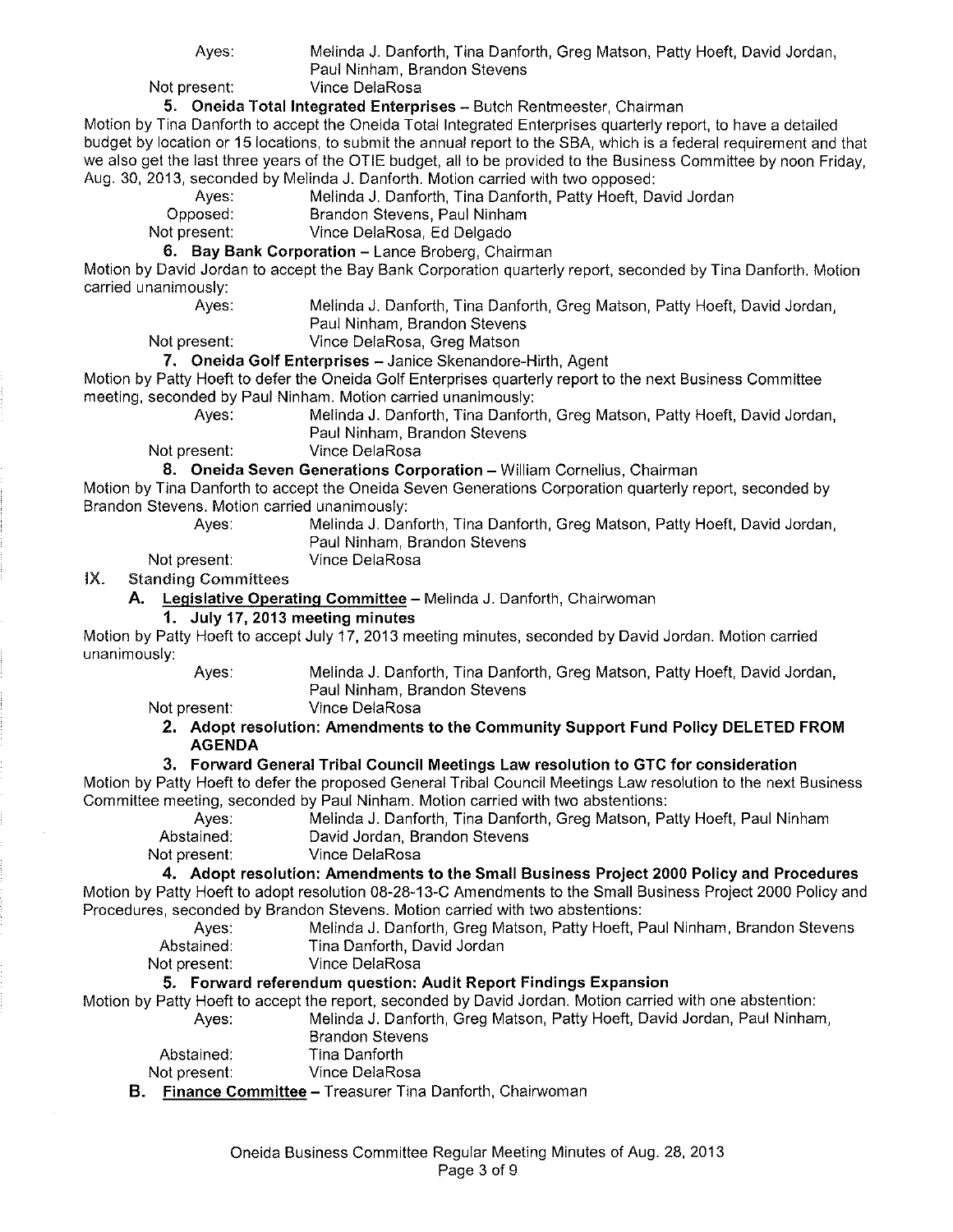#### **1. Aug. 23,2013 Finance Committee meeting minutes**

Motion by David Jordan to approve Aug. 23, 2013 Finance Committee meeting minutes, seconded by Tina Danforth. Motion carried with one abstention:

Tina Danforth, Greg Matson, Patty Hoeft, David Jordan, Paul Ninham, Brandon **Stevens** 

Abstained: Melinda J. Danforth

Not present: Vince DelaRosa

Ayes:

**C. Community Development Planning Committee-** Vince DelaRosa, Chairman

**D. Quality of Life-** Paul Ninham, Chairman

#### **1. July 16, 2013 special meeting minutes**

Motion by David Jordan to approve July 16, 2013 special meeting minutes, seconded by Patty Hoeft. Motion carried unanimously:

Melinda J. Danforth, Tina Danforth, Greg Matson, Patty Hoeft, David Jordan, Paul Ninham, Brandon Stevens

Not present: Vince DelaRosa

#### X. General Tribal Council

**1. Petitioner Frank Cornelius: Direct Business Committee to dissolve Oneida Seven Generations Corporation based on Law Office March 2013 finding that OSGC's Corporate Charter identifies that the shareholder (i.e. the Tribe), as represented by the Business Committee can dissolve the corporation** 

**Excerpt from July 24, 2013:** Motion by David Jordan to acknowledge receipt of the petition and to forward to the responsible parties for appropriate analysis and an update be provided in 30 days, seconded by Patty Hoeft. Motion carried unanimously.

Motion by Paul Ninham to accept the legislative analysis on a petition regarding dissolving Seven Generations Corporation, seconded by Patty Hoeft. Motion carried with one abstention:

| , porquon, ovevrase by the |                                                                                                                   |
|----------------------------|-------------------------------------------------------------------------------------------------------------------|
| Ayes:                      | Melinda J. Danforth, Greg Matson, Patty Hoeft, David Jordan, Paul Ninham,                                         |
|                            | <b>Brandon Stevens</b>                                                                                            |
| Abstained:                 | Tina Danforth                                                                                                     |
| Not present:               | Vince DelaRosa                                                                                                    |
|                            | Motion by Patty Hoeft to recess until 1:30 p.m., seconded by Tina Danforth. Motion carried with one opposed:      |
| Ayes:                      | Melinda J. Danforth, Tina Danforth, Greg Matson, Patty Hoeft, David Jordan,                                       |
|                            | Paul Ninham                                                                                                       |
| Opposed:                   | <b>Brandon Stevens</b>                                                                                            |
| Not present:               | Vince DelaRosa                                                                                                    |
|                            | Motion by Patty Hoeft to reconvene at 2:01 p.m., seconded by David Jordan. Motion carried unanimously:            |
| Aves:                      | Melinda J. Danforth, Tina Danforth, Patty Hoeft, David Jordan                                                     |
| Not present:               | Vince DelaRosa, Greg Matson, Paul Ninham, Brandon Stevens                                                         |
|                            | 2. Petitioner Madelyn Genskow: Direct Business Committee to hold the required public                              |
|                            | hearings and bring these resolutions to the GTC intact                                                            |
|                            | Proposed resolution no. 1: Now therefore be it resolved--presenters who submitted petitions                       |
|                            | may respond to questions and comments from the floor at GTC meetings                                              |
|                            | Proposed resolution no. 2: Now therefore be it resolved the name and home address of people                       |
|                            | who sign petitions will not be published in the General Tribal Council meeting mail outs                          |
|                            | Excerpt from July 24, 2013: Motion by Patty Hoeft to acknowledge receipt of the petition and                      |
|                            | send it through the appropriate analysis and it be brought back in 30 days, seconded by Paul                      |
|                            | Ninham. Motion carried unanimously.                                                                               |
|                            | Motion by Patty Hoeft to accept the two legislative analysis done by the Legislative Reference Office and to make |
|                            | them part of the materials for the GTC meeting, seconded by David Jordan. Motion carried with one abstention:     |
| Ayes:                      | Melinda J. Danforth, Patty Hoeft, David Jordan                                                                    |
| Abstained:                 | Tina Danforth                                                                                                     |
| Not present:               | Vince DelaRosa, Greg Matson, Paul Ninham, Brandon Stevens                                                         |
|                            |                                                                                                                   |

- XI. Unfinished Business
	- **1. Letter of appreciation to Green Bay Packers CEO Mark Murphy in his support regarding the issue around the Washington NFL Team name**

Sponsor: Paul Ninham

**Excerpt from Aug. 14, 2013:** Motion by Paul Ninham to defer the letter back to Council member Paul Ninham's office for final draft and to bring back to the Business Committee, seconded by Brandon Stevens. Motion carried unanimously.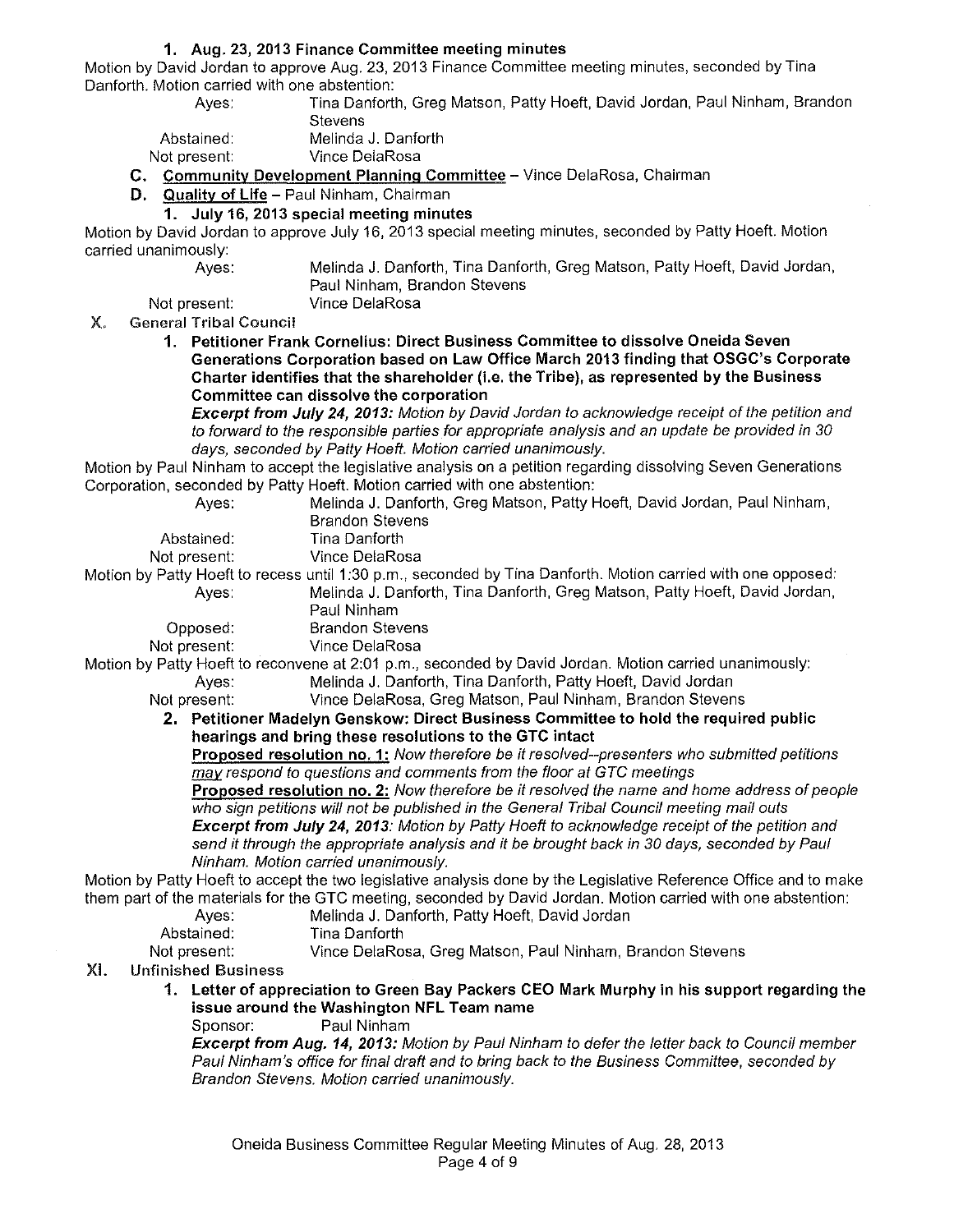Motion by Patty Hoeft to retro-approve the letter that each of the Business Committee members signed, seconded by David Jordan. Motion carried unanimously:

Ayes: Melinda J. Danforth, Tina Danforth, Patty Hoeft, David Jordan<br>Not present: Vince DelaRosa, Greg Matson, Paul Ninham, Brandon Steven

Vince DelaRosa, Greg Matson, Paul Ninham, Brandon Stevens

XII. New Business/Requests

## **1. Approve and sign Brown County Recycling Agreement Amendment IV**

Sponsor: Pat Pelky

Motion by Tina Danforth to approve and sign Brown County Recycling Agreement Amendment IV, seconded by David Jordan. Motion carried unanimously:

Ayes: Melinda J. Danforth, Tina Danforth, Patty Hoeft, David Jordan<br>Not present: Vince DelaRosa, Greg Matson, Paul Ninham, Brandon Steven

Vince DelaRosa. Greg Matson, Paul Ninham, Brandon Stevens

**2. Procedural exception requesting \$6,936.50 from the Community Development Planning Committee to cover required indirect cost for AmeriCorps Planning grant**  Sponsor: Don White

Motion by Patty Hoeft to approve the procedural exception requesting \$6,936.50 from the Community Development Planning Committee to cover required indirect cost for AmeriCorps Planning grant, seconded by David Jordan. Motion carried with two abstentions:

Ayes: Melinda J. Danforth, Patty Hoeft, David Jordan

Abstained: Tina Danforth, Brandon Stevens

Not present: Vince DelaRosa, Greg Matson, Paul Ninham

**3. Approve the appointment of Jeff Mears, Environmental Area Manager to the Environmental Protection Agency (EPA) National Advisory Council for Environmental Policy and Technology** 

Sponsor: Pat Pelky

Motion by Patty Hoeft to approve appointment of Jeff Mears, Environmental Area Manager to the EPA National Advisory Council for Environmental Policy and Technology, seconded by Tina Danforth. Motion carried unanimously:

Ayes: Not present: Melinda J. Danforth, Tina Danforth, Patty Hoeft, David Jordan, Brandon Stevens Vince DelaRosa, Greg Matson, Paul Ninham

#### XIII. Travel

#### **A. Travel Reports**

- 1. **Native American Finance Officers Association (NAFOA) Energy Summit, June 10-12, 2013, Albuquerque, NM** 
	- Sponsor: Tina Danforth

Motion by Melinda **J.** Danforth to approve the NAFOA Energy Summit, June 10-12, 2013, Albuquerque, NM travel report, seconded by David Jordan. Motion carried with abstention:

- Ayes: Melinda J. Danforth, Patty Hoeft, David Jordan, Brandon Stevens Abstained: Tina Danforth
- Not present: Vince DelaRosa, Greg Matson, Paul Ninham

#### **B. Travel Requests**

**1.** 8<sup>th</sup> Annual Tribal-State consultation meetings, Sept. 18-19, Carter, Oct. 29-30, Crandon Sponsor: Tina Danforth

Motion by David Jordan to approve 8<sup>th</sup> Annual Tribal-State consultation meeting, Sept. 18-19, Carter, Oct. 29-30, Crandon, seconded by Patty Hoeft. Motion carried unanimously:

Ayes: Melinda J. Danforth, Tina Danforth, Greg Matson, Patty Hoeft, David Jordan,

Brandon Stevens

Not present: For the record: Vince DelaRosa, Paul Ninham Tina Danforth stated I have in the past attended Department of Justice (DOJ) Corrections meetings. As matter as fact I, along with (inaudible) did solicit DOJ for creating what's not the recidivism program that's being funded through Great Lakes.

Amendment to the main motion by Patty Hoeft to add Melinda J. Danforth to the Oct. 29-30 Crandon travel, seconded by David Jordan. Motion carried with two abstentions:

Ayes: Tina Danforth, Greg Matson, Patty Hoeft, David Jordan, Brandon Stevens Abstained: Melinda J. Danforth, Paul Ninham Not present: Vince DelaRosa

#### XIV. Additions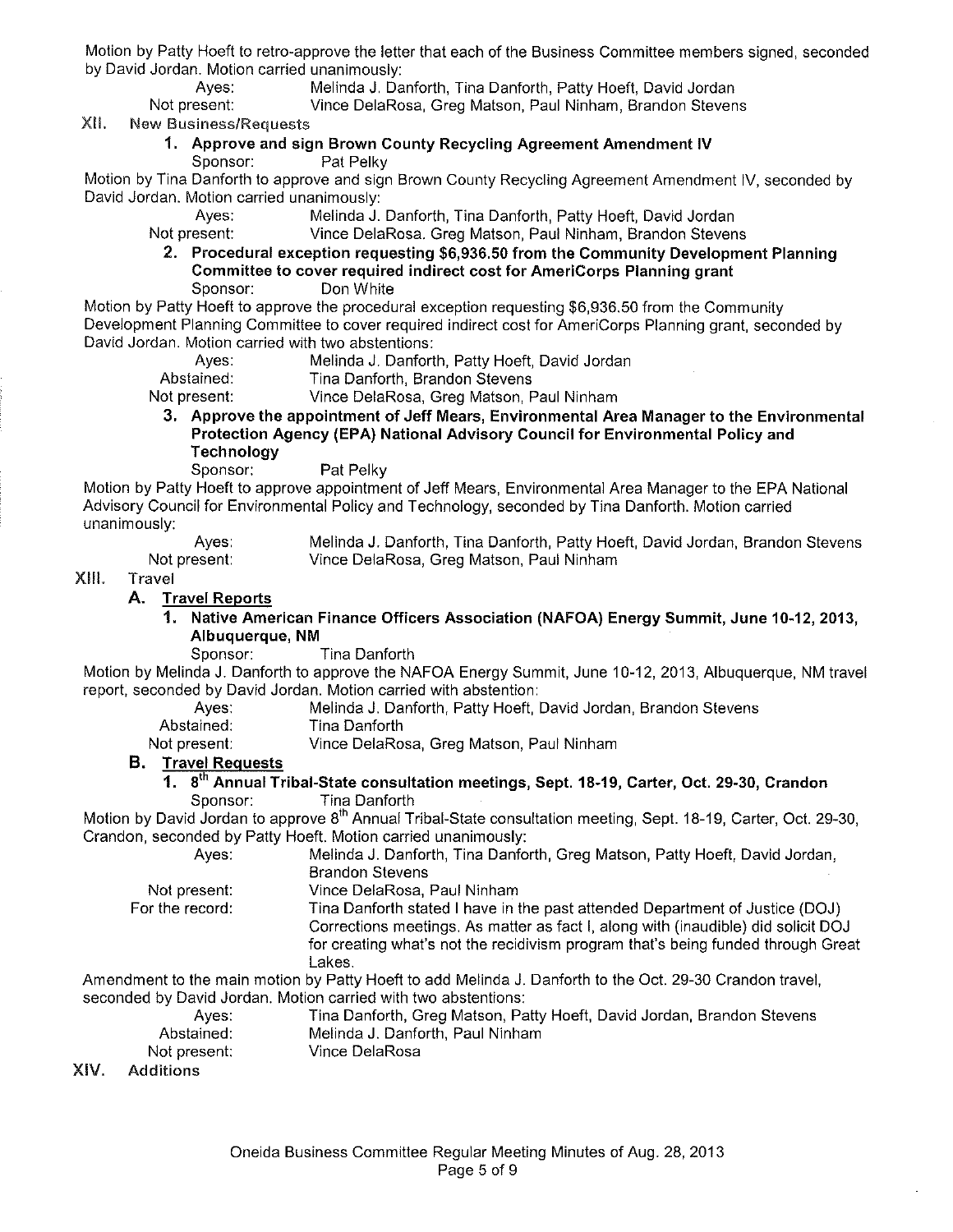## **1. Brown County Public Works Agreement for Service Road**

Nathan King

Motion by Patty Hoeft to approve the Brown County Public Works Agreement for Service Road, seconded by David Greg Matson. Motion carried unanimously:

| Aves:        | Melinda J. Danforth, Tina Danforth, Greg Matson, Patty Hoeft, David Jordan, |
|--------------|-----------------------------------------------------------------------------|
|              | Paul Ninham, Brandon Stevens                                                |
| Not present: | Vince DelaRosa                                                              |

XV. Action in open session on items from Executive Session Discussion meeting of Aug. 27, 2013 **A. Reports** 

**1. Chief Counsel - Jo Anne House** 

Motion by Patty Hoeft to accept the Chief Counsel verbal report, seconded by Greg Matson. Motion carried with one abstention:

Ayes: Melinda J. Danforth, Greg Matson, Patty Hoeft, David Jordan, Paul Ninham, Brandon Stevens Abstained: Tina Danforth Not present: For the record: Vince DelaRosa Tina Danforth stated I'm abstaining for the record again because verbal reports will not suffice a year from now, especially if there is a change in the make up the Business Committee. There is no way to track what was reported on and what actions need to be taken as a follow up measure, or even if it's an informational piece. **2. Legislative Affairs/Communications monthly report-** Nathan King Motion by Patty Hoeft to accept the Legislative Affairs/Communications monthly report, seconded by Tina Danforth. Motion carried unanimously:<br>Ayes: Melino Melinda J. Danforth, Tina Danforth, Greg Matson, Patty Hoeft, David Jordan, Paul Ninham, Brandon Stevens Not present: Vince DelaRosa Motion by Patty Hoeft to approve a procedural exception to allow for the purchase of the July 5, 2010 GTC directive that gave the authority to purchase the parcel and have the Treasure identify funds, seconded by Greg Matson. Motion carried unanimously: Ayes: Melinda J. Danforth, Tina Danforth, Greg Matson, Patty Hoeft, David Jordan, Paul Ninham, Brandon Stevens Not present: Vince DelaRosa **a.** Branding report update 9 a.m. - 10:15 a.m. Motion by Patty Hoeft to accept the Branding report update, seconded by David Jordan. Motion carried unanimously:

Ayes: Melinda J. Danforth, Tina Danforth, Greg Matson, Patty Hoeft, David Jordan, Paul Ninham, Brandon Stevens

Not present: Vince DelaRosa

#### **3. Chief Financial Officer bi-monthly report-** Larry Barton

Motion by Patty Hoeft to defer the Chief Financial Officer bi-monthly report to the next Business Committee meeting, seconded by Paul Ninham. Motion carried unanimously:

Ayes: Melinda J. Danforth, Tina Danforth, Greg Matson, Patty Hoeft, David Jordan, Paul Ninham, Brandon Stevens

Not present: Vince DelaRosa

Abstained: Not present:

**4. Enterprise Division (Farm, Printing)-** Joanie Buckley

Motion by Patty Hoeft to accept the report Enterprise Division verbal report, seconded by Greg Matson. Motion carried with one abstention:

- Ayes:
	- Melinda J. Danforth, Greg Matson, Patty Hoeft, David Jordan, Paul Ninham, Brandon Stevens Tina Danforth Vince DelaRosa
- For the record: Tina Danforth stated the reason I am abstaining is I have a question and she is not here to address it.

#### **5. Oneida Airport Hotel Corporation Board** -Janice Skenandore-Hirth, Chairwoman

Motion by Brandon Stevens to defer the Oneida Airport Hotel Corporation Board report to the next Business Committee meeting, seconded by Paul Ninham. Motion carried unanimously: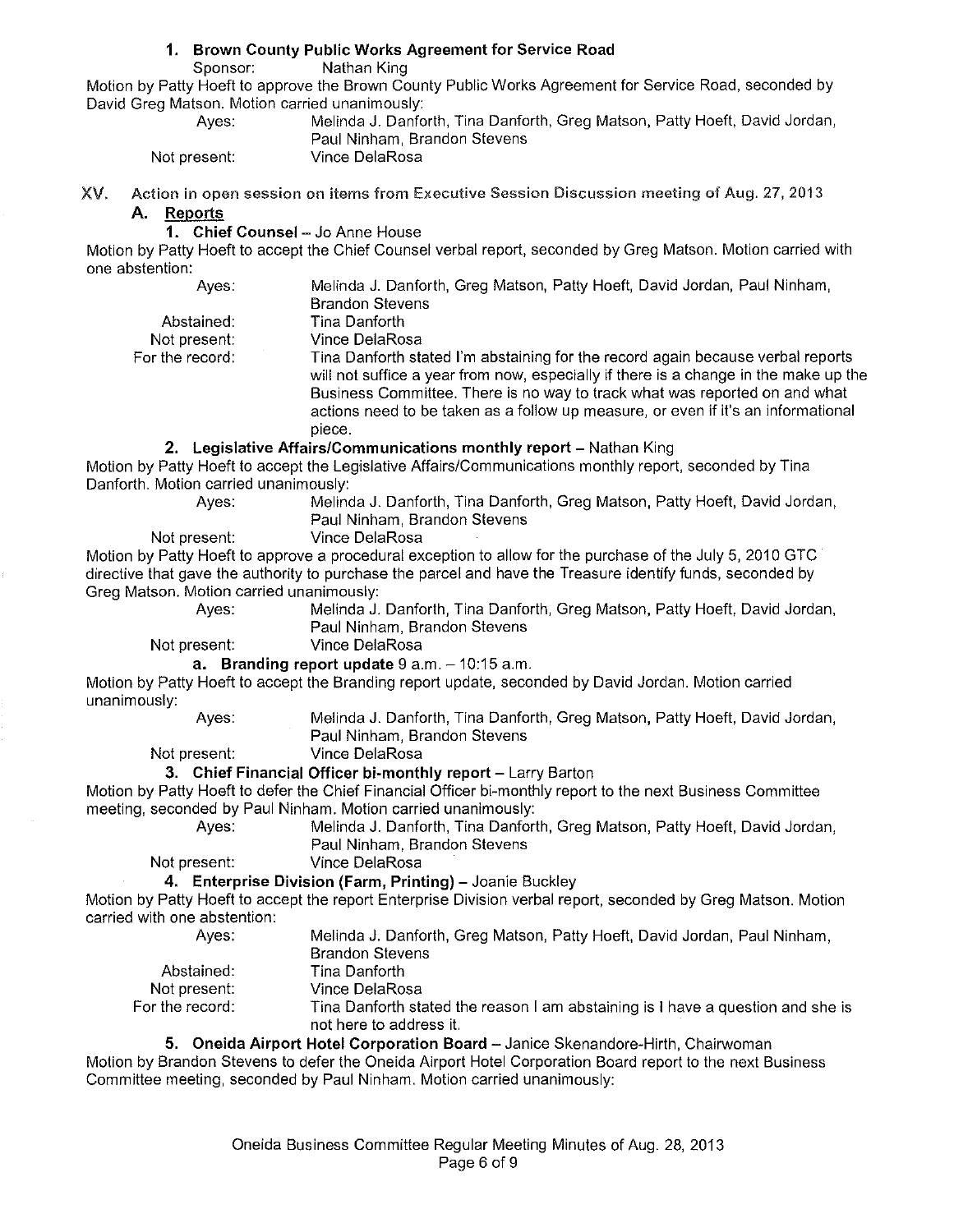Melinda J. Danforth, Tina Danforth, Greg Matson, Patty Hoeft, David Jordan, Paul Ninham, Brandon Stevens

Not present: Vince DelaRosa

#### **6. Oneida Total Integrated Enterprises-** Butch Rentmeester, Chairman

Motion by Patty Hoeft to accept the Oneida Total Integrated Enterprises report, seconded by Greg Matson. Motion carried with one abstention:

| Aves:           | Melinda J. Danforth, Greg Matson, Patty Hoeft, David Jordan, Paul Ninham,   |
|-----------------|-----------------------------------------------------------------------------|
|                 | <b>Brandon Stevens</b>                                                      |
| Abstained:      | Tina Danforth                                                               |
| Not present:    | Vince DelaRosa                                                              |
| For the record: | Tina Danforth stated I'm abstaining because I don't think my questions have |
|                 | been sufficiently answered in yesterday's discussion.                       |
|                 | Bay Bank Corporation - Lance Broberg, Chairman                              |

Motion by David Jordan to accept the Bay Bank Corporation report, seconded by Patty Hoeft. Motion carried unanimously:

Ayes: Melinda J. Danforth, Tina Danforth, Greg Matson, Patty Hoeft, David Jordan, Paul Ninham, Brandon Stevens

Not present: Vince DelaRosa

#### 8. Oneida Golf Enterprises - Janice Skenandore-Hirth, Agent

Motion by David Jordan to defer the Oneida Golf Enterprises report to the next Business Committee meeting, seconded by Patty Hoeft. Motion carried unanimously:

Ayes: Melinda J. Danforth, Tina Danforth, Greg Matson, Patty Hoeft, David Jordan, Paul Ninham, Brandon Stevens

Not present: Vince DelaRosa

**9. Oneida Seven Generations Corporation-** William Cornelius, Chairman

Motion by Patty Hoeft to accept the Oneida Seven Generations Corporation report, seconded by Greg Matson. Motion carried unanimously:

Ayes: Melinda J. Danforth, Tina Danforth, Greg Matson, Patty Hoeft, David Jordan, Paul Ninham, Brandon Stevens

Not present: Vince DelaRosa

**B. Audit Committee-** Councilman Brandon Stevens, Chairman

#### **1. July 18, 2013 Audit Committee minutes**

Motion by Paul Ninham to approve July 18, 2013 Audit Committee minutes, seconded by Melinda J. Danforth. Motion carried unanimously:

Ayes: Melinda J. Danforth, Tina Danforth, Greg Matson, Patty Hoeft, David Jordan, Paul Ninham, Brandon Stevens

Not present: Vince DelaRosa

#### **2. Internal Audit July report w/ Attachment A**

Motion by Brandon Stevens to approve Internal Audit July report w/ Attachment A, seconded by David Jordan. Motion carried unanimously:<br>Ayes:

Melinda J. Danforth, Tina Danforth, Greg Matson, Patty Hoeft, David Jordan, Paul Ninham, Brandon Stevens

Not present: Vince DelaRosa

#### **C. Unfinished Business/Be directives**

#### **D. New Business/Requests**

#### **1. Discuss Tidy View Dairy contract**

Sponsor: Joanie Buckley

Motion by Brandon Stevens to accept as FYI, seconded by Paul Ninham. Motion carried with three opposed:

| Aves:           | Greg Matson, Patty Hoeft, Paul Ninham, Brandon Stevens                                                                                                                                                                                        |
|-----------------|-----------------------------------------------------------------------------------------------------------------------------------------------------------------------------------------------------------------------------------------------|
| Opposed:        | Melinda J. Danforth, Tina Danforth, David Jordan                                                                                                                                                                                              |
| Not present:    | Vince DelaRosa                                                                                                                                                                                                                                |
| For the record: | Tina Danforth stated I oppose because of the financial considerations, were not<br>appropriate to move forward with this contract and we had directed that any<br>business with Tidy View be severed in a previous Business Committee action. |
| For the record: | Brandon Stevens stated this is a management decision and based on the<br>financials and the business decision, I felt that this was a management decision<br>outside the purvey of the Business Committee.                                    |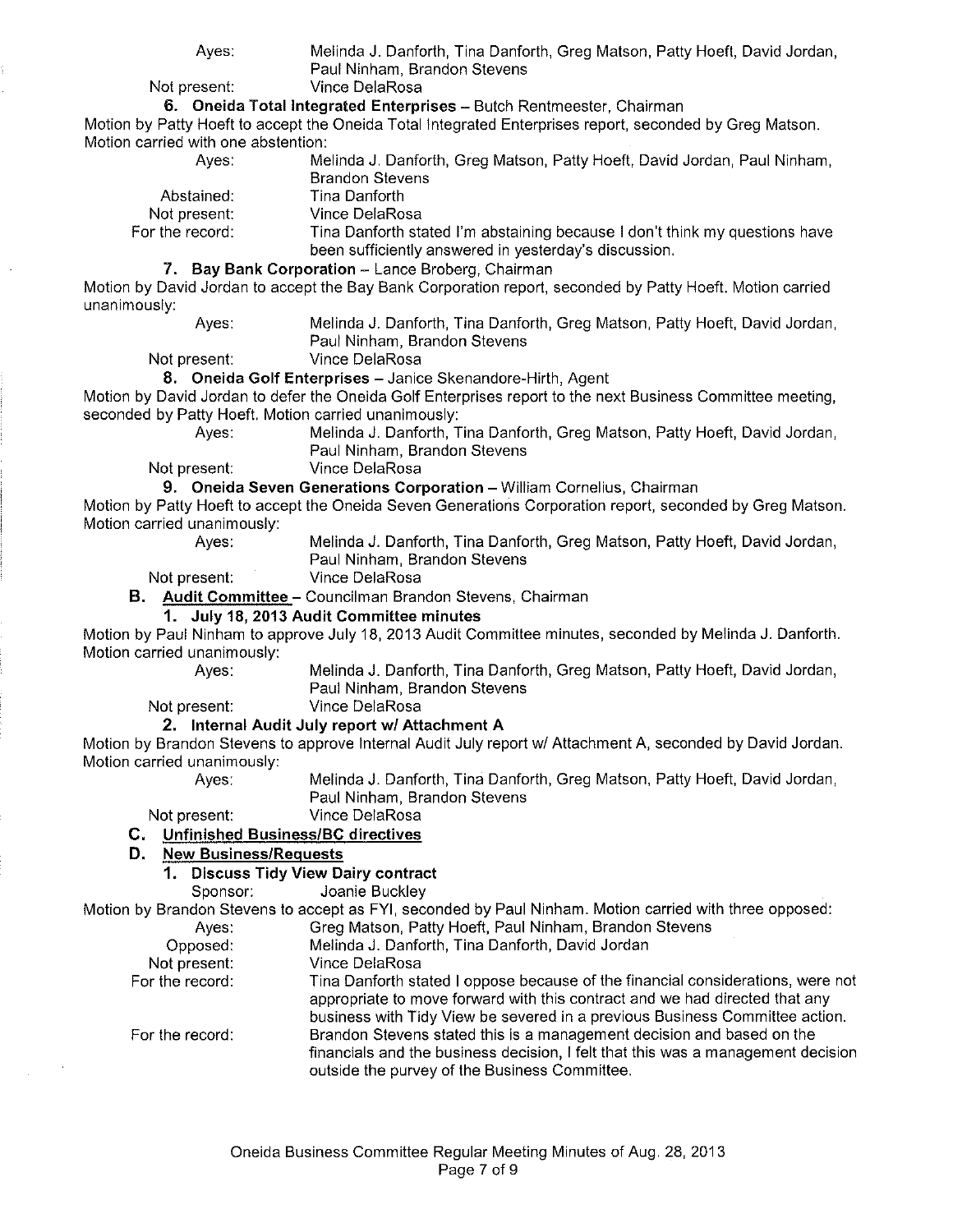#### **2. Approve Oneida Gaming Commission Attorney 2-year contract for William Cornelius**

Sponsor: Shirley Hill, OGC Chairwoman

Motion by Paul Ninham to approve Oneida Gaming Commission Attorney 2-year contract for William Cornelius, seconded by Greg Matson. Motion carried unanimously:

Ayes: Melinda J. Danforth, Tina Danforth, Greg Matson, Patty Hoeft, David Jordan, Paul Ninham, Brandon Stevens

Not present: Vince DelaRosa

3. **Pardon and Forgiveness Recommendations-** Vicki Deer, Pardon and Forgiveness Screening Committee Chairwoman

#### **a. Jamie Hebb**

Motion by Patty Hoeft to adopt resolution 08-28-13-D Regarding Pardon of Jamie Hebb, seconded by David Jordan. Motion carried with one abstention:

Ayes: Melinda J. Danforth, Tina Danforth, Patty Hoeft, David Jordan, Paul Ninham, Abstained: Not present: For the record: Brandon Stevens Greg Matson Vince DelaRosa Greg Matson stated there is a relationship in the family between Jamie Hebb and myself.

#### **b. Tyler Pamanet**

Motion by Brandon Stevens to adopt resolution 08-28-13-E Regarding Pardon of Tyler Pamanet, seconded by Paul Ninham. Motion carried unanimously: Ayes: Melinda J. Danforth, Tina Danforth, Greg Matson, Patty Hoeft, David Jordan,

Paul Ninham, Brandon Stevens

Not present: Vince DelaRosa

**4. FY2013 Employment, Compensation & Benefits - Geraldine Danforth, HR Area Manager a. Accounting Department: Procedural exception to exceed workforce levels posting Executive Assistant I position 4 months prior to resignation date** 

Motion by David Jordan to approve the procedural exception to exceed workforce levels posting Executive Assistant 1 position 4 months prior to resignation date, seconded by Paul Ninham. Motion carried with one abstention:

| Aves:        | Melinda J. Danforth, Greg Matson, Patty Hoeft, David Jordan, Paul Ninham,             |
|--------------|---------------------------------------------------------------------------------------|
|              | <b>Brandon Stevens</b>                                                                |
| Abstained:   | Tina Danforth.                                                                        |
| Not present: | Vince DelaRosa                                                                        |
|              | h - Accounting Donartmont: Procedural exception to allow the current Executive Acciet |

#### **b. Accounting Department: Procedural exception to allow the current Executive Assistant I to be part of the interviewing process to fill Executive Assistant I position**

Motion by Paul Ninham to approve the procedural exception to allow the current Executive Assistant I to be part of the interviewing process to fill the Executive Assistant I position, seconded by David Jordan. Motion carried with one abstention and two opposed:

| Aves:        | Greg Matson, Patty Hoeft, David Jordan, Paul Ninham                        |  |
|--------------|----------------------------------------------------------------------------|--|
| Opposed:     | Melinda J. Danforth, Brandon Stevens                                       |  |
| Abstained:   | Tina Danforth                                                              |  |
| Not present: | Vince DelaRosa                                                             |  |
|              | 5. Opeida Airport Hotel Corporation: Asset Removal - botel rooms repovatio |  |

**5. Oneida Airport Hotel Corporation: Asset Removal - hotel rooms renovation liquidation**  Sponsor: Janice Skenandore-Hirth

Motion by David Jordan to accept the report FYI, seconded Tina Danforth. Motion carried with one abstention: Ayes: Melinda J. Danforth, Tina Danforth, Greg Matson, David Jordan, Paul Ninham, Brandon Stevens

Abstained: Patty Hoeft

Not present: Vince DelaRosa

#### **6. Approve 66 new enrollments**

Sponsor: Melinda J. Danforth

Motion by David Jordan to approve 66 new enrollments based on the recommendation from the Trust and Enrollments Committee, seconded by Greg Matson. Motion carried with two abstentions:

- Ayes: Melinda J. Danforth, Greg Matson, Patty Hoeft, David Jordan, Paul Ninham Abstained: Tina Danforth, Brandon Stevens Not present: Vince DelaRosa
	- Oneida Business Committee Regular Meeting Minutes of Aug. 28, 2013 Page 8 of 9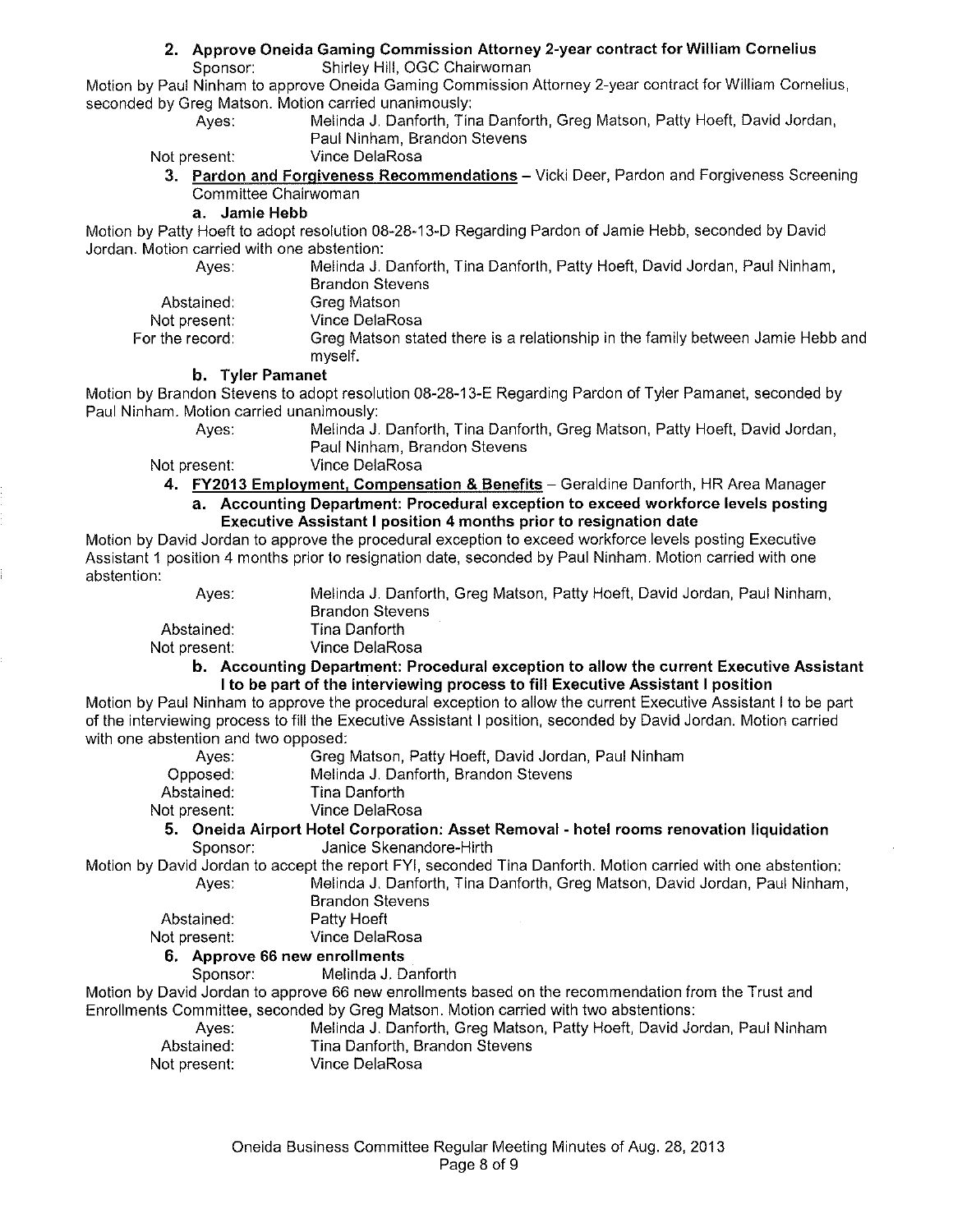| For the record:                                      | Brandon Stevens stated my abstention is due to my nephew being on the                                                                                                                                                                                                                                                                                                                                                                                                                                                                                                                                                                                                                                                                                                                                                                                                                                                                                     |
|------------------------------------------------------|-----------------------------------------------------------------------------------------------------------------------------------------------------------------------------------------------------------------------------------------------------------------------------------------------------------------------------------------------------------------------------------------------------------------------------------------------------------------------------------------------------------------------------------------------------------------------------------------------------------------------------------------------------------------------------------------------------------------------------------------------------------------------------------------------------------------------------------------------------------------------------------------------------------------------------------------------------------|
| For the record:                                      | enrollment list<br>Tina Danforth stated I'm abstaining because I do not agree with approving<br>enrollments of individuals without an enrollment degree of blood and for tracking<br>purposes this has been an issue. I will abstain for that reason and I will continue<br>until it's changed. We used to approve these enrollments with blood quantums<br>and because there was a mishandling of some sensitive information through the<br>Secretary's office, it was decided to not provide any information other than<br>names and for tracking purposes we need to know what we are approving and to<br>what degree.                                                                                                                                                                                                                                                                                                                                 |
|                                                      | 7. Approve limited waiver of sovereign immunity for Pitney Bowes Contract #2013-0893                                                                                                                                                                                                                                                                                                                                                                                                                                                                                                                                                                                                                                                                                                                                                                                                                                                                      |
| Sponsor:                                             | Joanie Buckley                                                                                                                                                                                                                                                                                                                                                                                                                                                                                                                                                                                                                                                                                                                                                                                                                                                                                                                                            |
|                                                      | Motion by Patty Hoeft to approve the limited waiver of sovereign immunity for Pitney Bowes Contract #2013-0893,                                                                                                                                                                                                                                                                                                                                                                                                                                                                                                                                                                                                                                                                                                                                                                                                                                           |
| seconded by Paul Ninham. Motion carried unanimously: |                                                                                                                                                                                                                                                                                                                                                                                                                                                                                                                                                                                                                                                                                                                                                                                                                                                                                                                                                           |
| Ayes:                                                | Melinda J. Danforth, Tina Danforth, Greg Matson, Patty Hoeft, David Jordan,                                                                                                                                                                                                                                                                                                                                                                                                                                                                                                                                                                                                                                                                                                                                                                                                                                                                               |
| Not present:                                         | Paul Ninham, Brandon Stevens<br>Vince DelaRosa                                                                                                                                                                                                                                                                                                                                                                                                                                                                                                                                                                                                                                                                                                                                                                                                                                                                                                            |
| E. Additions                                         |                                                                                                                                                                                                                                                                                                                                                                                                                                                                                                                                                                                                                                                                                                                                                                                                                                                                                                                                                           |
| 1. Health Center staffing PO                         |                                                                                                                                                                                                                                                                                                                                                                                                                                                                                                                                                                                                                                                                                                                                                                                                                                                                                                                                                           |
| Sponsor:                                             | Melinda J. Danforth                                                                                                                                                                                                                                                                                                                                                                                                                                                                                                                                                                                                                                                                                                                                                                                                                                                                                                                                       |
|                                                      | Motion by Brandon Stevens to approve the procedural exception to increase the PO for the Anna John Resident                                                                                                                                                                                                                                                                                                                                                                                                                                                                                                                                                                                                                                                                                                                                                                                                                                               |
|                                                      | Centered Care Community (AJRCCC) by \$295,000, seconded by Paul Ninham. Motion carried with one opposed:                                                                                                                                                                                                                                                                                                                                                                                                                                                                                                                                                                                                                                                                                                                                                                                                                                                  |
| Ayes:                                                | Melinda J. Danforth, Greg Matson, Patty Hoeft, David Jordan, Paul Ninham,                                                                                                                                                                                                                                                                                                                                                                                                                                                                                                                                                                                                                                                                                                                                                                                                                                                                                 |
|                                                      | <b>Brandon Stevens</b>                                                                                                                                                                                                                                                                                                                                                                                                                                                                                                                                                                                                                                                                                                                                                                                                                                                                                                                                    |
| Opposed:                                             | <b>Tina Danforth</b>                                                                                                                                                                                                                                                                                                                                                                                                                                                                                                                                                                                                                                                                                                                                                                                                                                                                                                                                      |
| Not present:<br>For the record:                      | Vince DelaRosa                                                                                                                                                                                                                                                                                                                                                                                                                                                                                                                                                                                                                                                                                                                                                                                                                                                                                                                                            |
|                                                      | Tina Danforth stated I am opposing because I have asked on several occasions<br>to provide me with the FTE utilized five position for CNA/LPN and RN's and I was<br>not given that information. I requested it for two months prior and going forward<br>to the end of the fiscal year. Part of my rational was so that we would be assured<br>that the PO increase would cover us through the end of the year. My other<br>reason for opposition is there is no staffing levels or needs provided to finance<br>and we have asked for this information for over two years prior to the Anna John<br>new building being built and for planning purposes for next year, we still do not<br>have the staffing levels that are needed to address the needs and the continuity<br>of care for our patients at the Anna John. My third reason for opposing this action<br>is that the facility is only half full and we are losing money every day on each bed |
| For the record:                                      | that is not filled. We have no indication of the staff needs for the next year based<br>on our discussion yesterday. Finally, I think it's imperative that there be better<br>planning for the staffing needs for the continuity of care for the aging population<br>that we serve at the Anna John.<br>Brandon Stevens stated I made the motion because we received all the<br>information necessary to make an informed decision, based on staffing levels.<br>Considering that the facility is half full, the facility needs the staffing in order to fill<br>it and so it's a project management issue that we're also dealing with. Receiving<br>the information that this is also the recommendation of the management who are<br>the professionals in this area and seeking information and understanding in our<br>role in this situation and the procedural exception is needed.                                                                 |
| XVI.<br>Adjourn                                      |                                                                                                                                                                                                                                                                                                                                                                                                                                                                                                                                                                                                                                                                                                                                                                                                                                                                                                                                                           |
| Ayes:                                                | Motion by Patty Hoeft to adjourn at 2:33 p.m., seconded by Greg Matson. Motion carried unanimously:<br>Melinda J. Danforth, Tina Danforth, Greg Matson, Patty Hoeft, David Jordan,<br>Paul Ninham, Brandon Stevens                                                                                                                                                                                                                                                                                                                                                                                                                                                                                                                                                                                                                                                                                                                                        |
| Not present:                                         | Vince DelaRosa                                                                                                                                                                                                                                                                                                                                                                                                                                                                                                                                                                                                                                                                                                                                                                                                                                                                                                                                            |

Minutes Approved as presented/corrected on Sept. 11, 2013.

 $\sqrt{ }$ 

Patricia Hoeft, Tribal Secretary /<br>ONEIDA BUSINESS COMMITTEE